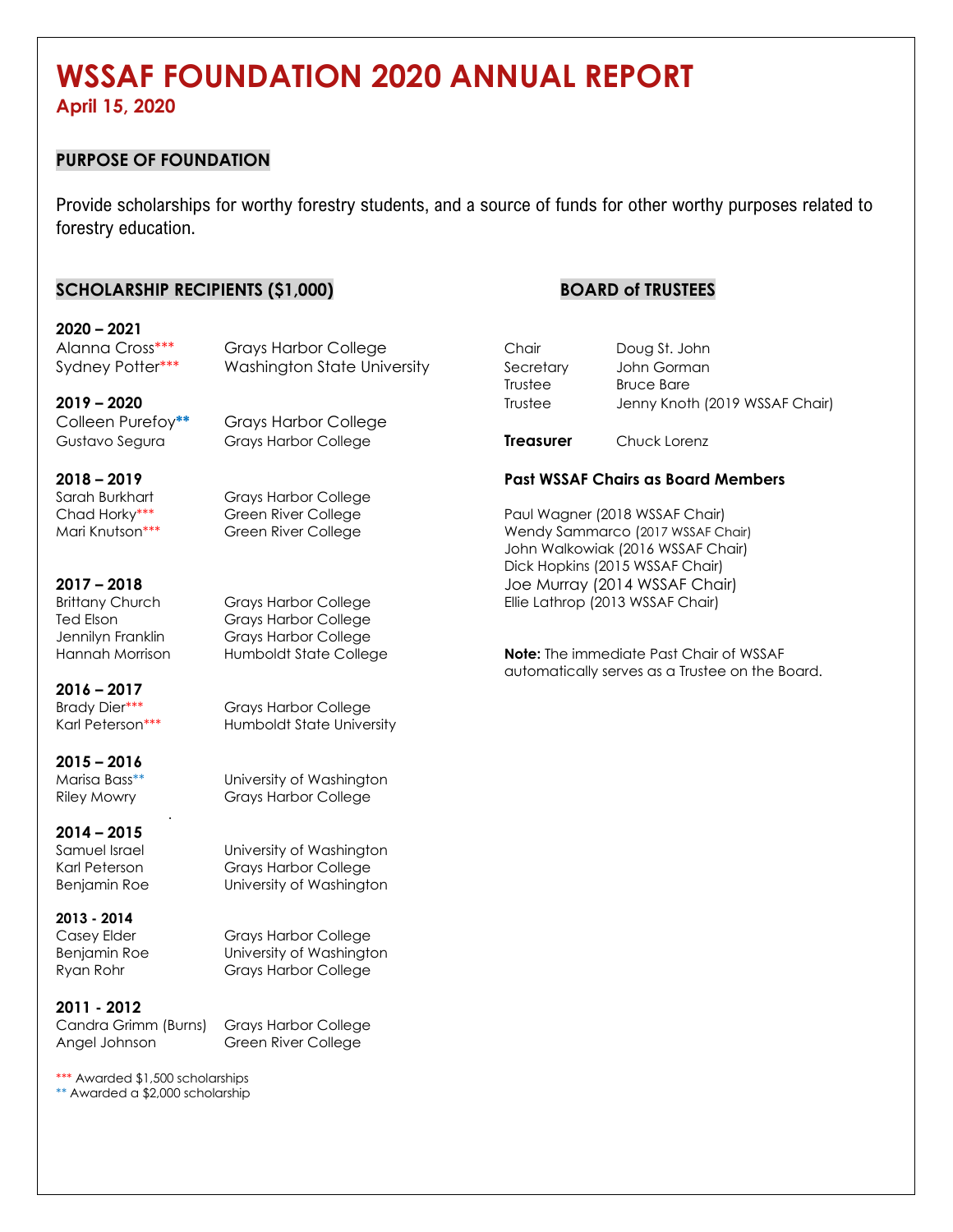## **CONTINUING to AWARD STUDENT SCHOLARSHIPS:**

The Washington State Society of American Foresters (WSSAF) Foundation is continuing to award scholarships to community college and university students excited about pursuing careers in forestry. Since 2011, the Foundation has awarded scholarships totaling \$28,000 to 23 bright and worthy students.

Thanks to the generosity of WSSAF members and timberland and forest products companies the Foundation's year-end fund balance has grown to \$68,300.

### **Scholarships Awarded for 2020 – 2021**

Scholarships for the upcoming academic year of 2020 – 2021 are being awarded to Alannah Cross (\$1,500), and Sydney Potter (\$1,500).

Alannah Cross is currently completing her remaining classes in the Associate of Applied Science at Grays Harbor College. She has been accepted into the Bachelor of Applied Science program beginning this spring. Alannah decided to pursue a career in forestry after working as a crew member with the Washington Conservation Corps. As a crew member she spent 11 months working closely with foresters and biologists on projects across the Olympic National Forest. Last summer Alannah worked as an intern for Port Blakely. This summer she will be a forestry intern for the City of Montesano. In the future, Alannah plans to use her knowledge and skills to develop plans to improve the conditions of our forests and watersheds.

Sydney Potter is third-year student enrolled in the Earth and Environmental Science Program at Washington State University (WSU). Her career goal is to become a forester. For the past two fire seasons Sydney has worked as a Wildland Firefighter. Her ultimate goal is to work as a forester and study the affect fire has on forests. She is currently enrolled in a disturbance ecology class that focuses on disturbances caused by fire, pests, and pathogens. This fall Sydney will be working on an independent study near the Teton National Forest collecting data for her major forestry professor to use for teaching his students at WSU.

Both Alannah and Sydney are active SAF Student members.

#### **Foundation Seeking Continued Support**

To help additional students offset the rising cost of their forestry education, the Foundation is seeking the continued support of WSSAF members.

Donations can be made to WSSAF, c/o Darren Gooding, Treasurer, PO Box 1894, WA 98807.

By past practice donations to WSSAF have been evenly split between the Foundation and the WSSAF Office. However, donors also have the option to direct their entire donation to the scholarship program.